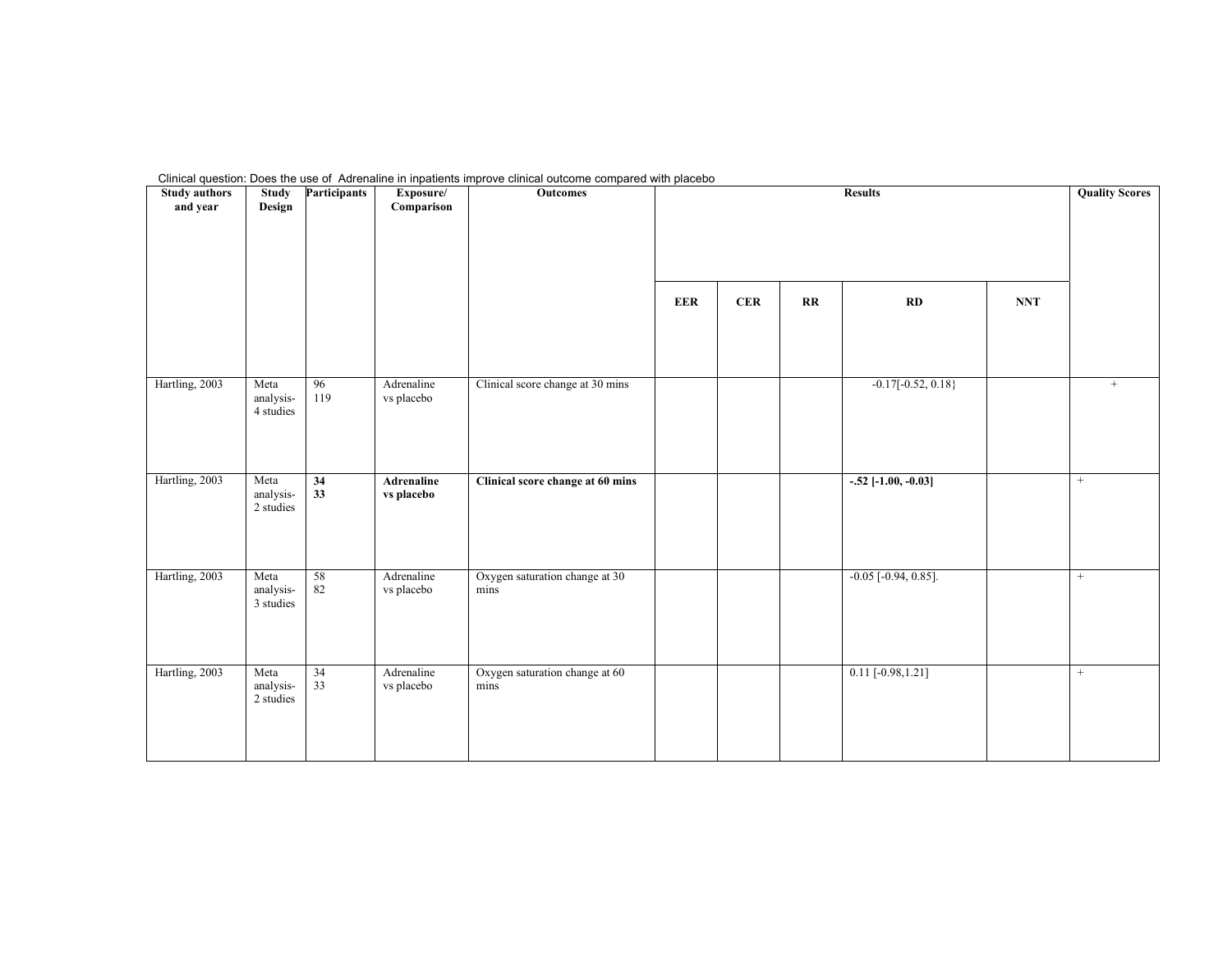| Hartling, 2003                          | Meta<br>analysis-<br>3 studies | 58<br>$82\,$    |                          | Heart rate at 30 min       |      |      |                              | 4.64 [-1.94,11.23]        | $\! +$ |
|-----------------------------------------|--------------------------------|-----------------|--------------------------|----------------------------|------|------|------------------------------|---------------------------|--------|
| Hartling, 2003                          | Meta<br>analysis-<br>2 studies | 34<br>33        |                          | Heart rate at 60 min       |      |      |                              | 5.18 [-9.53, 19.88]       | $+$    |
| Hartling, 2003                          | Meta<br>analysis-<br>3 studies | 58<br>$82\,$    | Adrenaline<br>vs placebo | Respiratory rate at 30 min |      |      |                              | $0.02$ [-3.60,3.65]       | $^{+}$ |
| Hartling, 2003                          | Meta<br>analysis-<br>2 studies | $\frac{34}{33}$ |                          | Respiratory rate at 60 min |      |      |                              | $-1.76[-6.65, 3.13]$      | $+$    |
| Hartling, 2003                          | Meta<br>analysis-<br>2 studies | 149<br>143      |                          | Length of stay (hours)     |      |      |                              | $-5.9$ [ $-16.23, 4.43$ ] | $^{+}$ |
| Kristiannson<br>refer Hartling,<br>2003 | RCT                            | 15<br>14        |                          | Pallor                     | 4/15 | 1/14 | 4.73<br>[0.46, 48]<br>$77$ ] |                           | $+$    |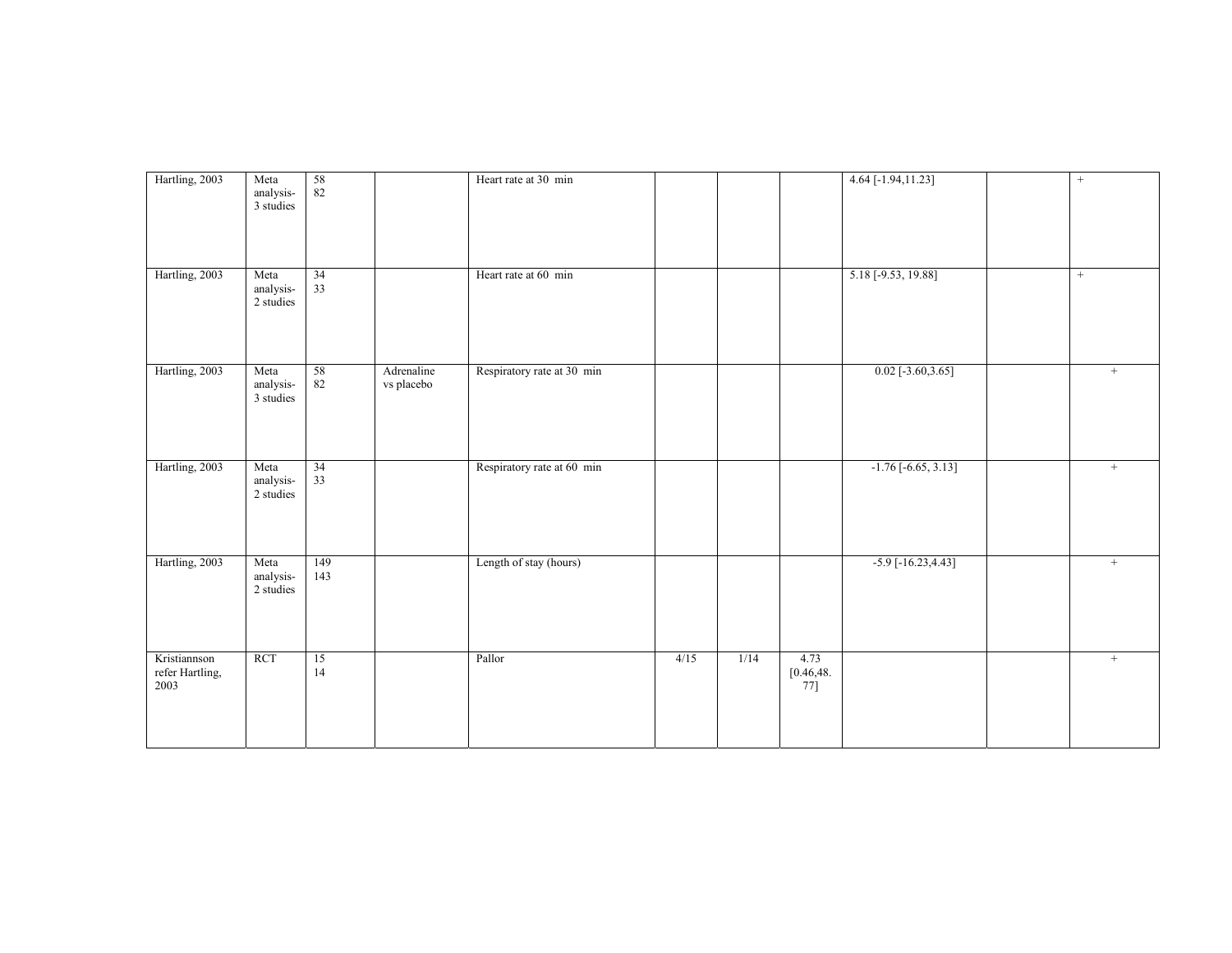| <b>Study authors</b><br>and year | <b>Study</b><br>Design         | <b>Participants</b>   | Exposure/<br>Comparison     | <b>Outcomes</b>                                                           |            |            | <b>Results</b> |                                    |            | <b>Quality Scores</b> |
|----------------------------------|--------------------------------|-----------------------|-----------------------------|---------------------------------------------------------------------------|------------|------------|----------------|------------------------------------|------------|-----------------------|
|                                  |                                |                       |                             |                                                                           | <b>EER</b> | <b>CER</b> | $\mathbf{R}$   | RD                                 | <b>NNT</b> |                       |
| Hartling, 2003                   | Meta<br>analysis-<br>3 studies | 52<br>53              | Adrenaline<br>vs salbutamol | Clinical score change at 30<br>mins                                       |            |            |                | $-0.43$ [ $-$<br>$1.01, 0.16$ ]    |            | $+$                   |
| Bertrand refer<br>Hartling       | <b>RCT</b>                     | 16<br>16              | Adrenaline<br>vs salbutamol | Clinical score change baseline<br>to 30 mons after 24 hours at<br>60 mins |            |            |                | $0.11$ [-<br>$0.61, 0.83$ ]        |            | $+$                   |
| Bertrand refer<br>Hartling       | <b>RCT</b>                     | 16<br>14              | Adrenaline<br>vs salbutamol | Clinical score change baseline<br>to 30 mons after 36 hours at<br>60 mins |            |            |                | $0.55$ [-<br>$0.18, 1.29$ ]        |            | $+$                   |
| Hartling, 2003                   | Meta<br>analysis-<br>2 studies | $\overline{36}$<br>39 | Adrenaline<br>vs salbutamol | Oxygen saturation change at<br>30 mins                                    |            |            |                | $0.21$ [-<br>$0.73, 1.14$ ]        |            | $^{+}$                |
| Hartling, 2003                   | Meta<br>analysis-<br>2 studies | 36<br>39              | Adrenaline<br>vs salbutamol | Heart rate at 30 min                                                      |            |            |                | $0.83$ [-<br>5.56, 7.22]           |            | $+$                   |
| Hartling, 2003                   | Meta<br>analysis-<br>2 studies | $\overline{36}$<br>39 | Adrenaline<br>vs salbutamol | Respiratory rate at 30 min                                                |            |            |                | $-5.12$ $[-$<br>$6.83, -$<br>3.41] |            | $^{+}$                |

Table 2 Clinical question: Does the use of Adrenaline in inpatients improve clinical outcome compared with salbutamol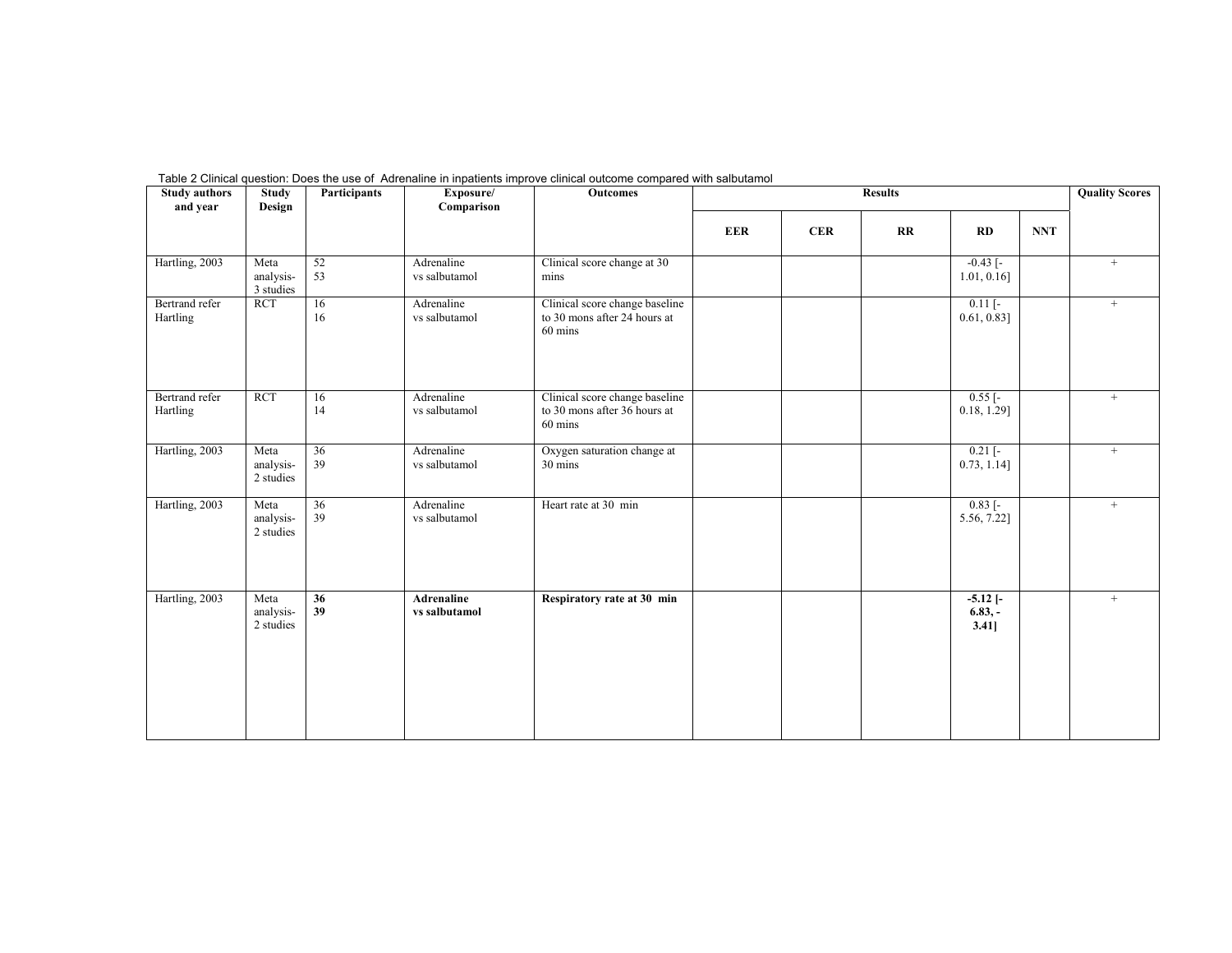| Hartling, 2003 | Meta<br>analysis-<br>2 studies | 66<br>65 | Adrenaline<br>vs salbutamol | Length of stay (hours) |  | $-3.96$ [ $-$<br>25.55,<br>17.62] |  |
|----------------|--------------------------------|----------|-----------------------------|------------------------|--|-----------------------------------|--|
|                |                                |          |                             |                        |  |                                   |  |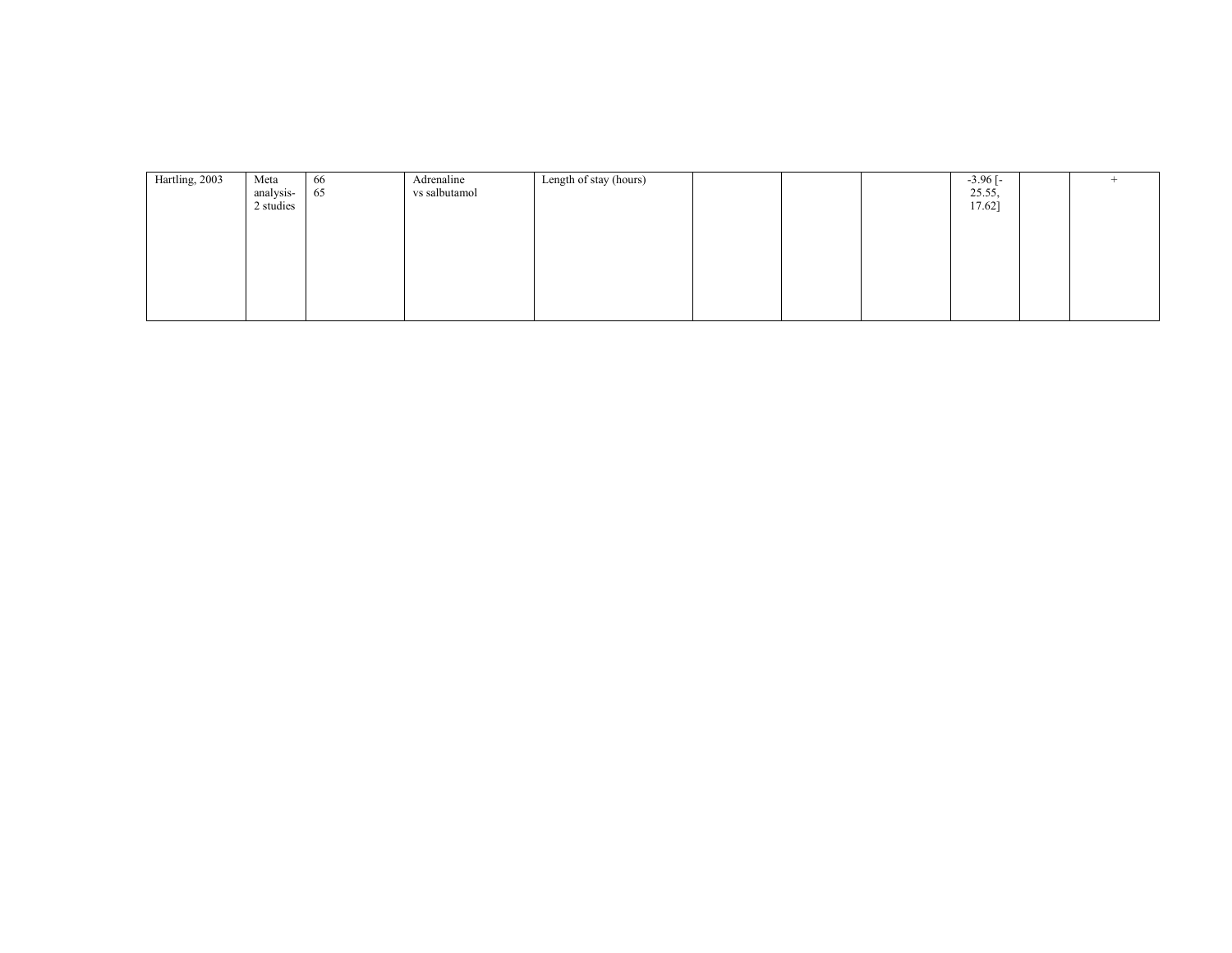| <b>Study authors</b><br>and year       | <b>Study</b><br>Design         | Participants          | Exposure/<br>Comparison  | Outcomes                               |            |     | <b>Results</b> |                                      |            | <b>Quality Scores</b>             |
|----------------------------------------|--------------------------------|-----------------------|--------------------------|----------------------------------------|------------|-----|----------------|--------------------------------------|------------|-----------------------------------|
|                                        |                                |                       |                          |                                        | <b>EER</b> | CER | <b>OR</b>      | RD                                   | <b>NNT</b> |                                   |
| Hartling, 2003                         | Meta<br>analysis-<br>2 studies | <b>OP 54</b><br>51    | Adrenaline<br>vs placebo | Clinical score change at 30<br>mins    |            |     |                | $-0.055$ [-<br>1.11, 0.02]           |            |                                   |
| Barlas refer<br>Hartling, 2003         | <b>RCT</b>                     | 15<br>15              | Adrenaline<br>vs placebo | Clinical score change at 60<br>mins    |            |     |                | $-0.81$ [-<br>$1.56,-$<br>$0.07$ ]   |            | Φ<br>Single study<br>Jadad 1      |
| Hariprakash<br>Refer<br>Hartling, 2003 | <b>RCT</b>                     | 38<br>37              | Adrenaline<br>vs placebo | Oxygen saturation change<br>at 30 mins |            |     |                | $2.79$ [1.50,<br>$4.08$ ].           |            | $+$<br>Single study<br>Jadad 5    |
| Barlas refer<br>Hartling, 2003         | <b>RCT</b>                     | 15<br>15              |                          | Oxygen saturation change at<br>60 mins |            |     |                | $1.20$ [-<br>.13, 2.53]              |            | Φ<br>Single study<br>Jadad 1      |
| Hariprakash<br>Refer<br>Hartling, 2003 | <b>RCT</b>                     | $\overline{38}$<br>37 |                          | Heart rate at 30 min                   |            |     |                | $-2.80$ $\overline{)}$<br>9.22,3.62] |            | $+$<br>Single study<br>Jadad 5    |
| <b>Barlas</b> refer<br>Hartling, 2003  | RCT                            | 15<br>15              |                          | Heart rate at 60 min                   |            |     |                | 11.80<br>[5.20,<br>18.40]            |            | $\Phi$<br>Single study<br>Jadad 1 |

Table 3: Clinical question: Does the use of Adrenaline in outpatients improve clinical outcome compared with placebo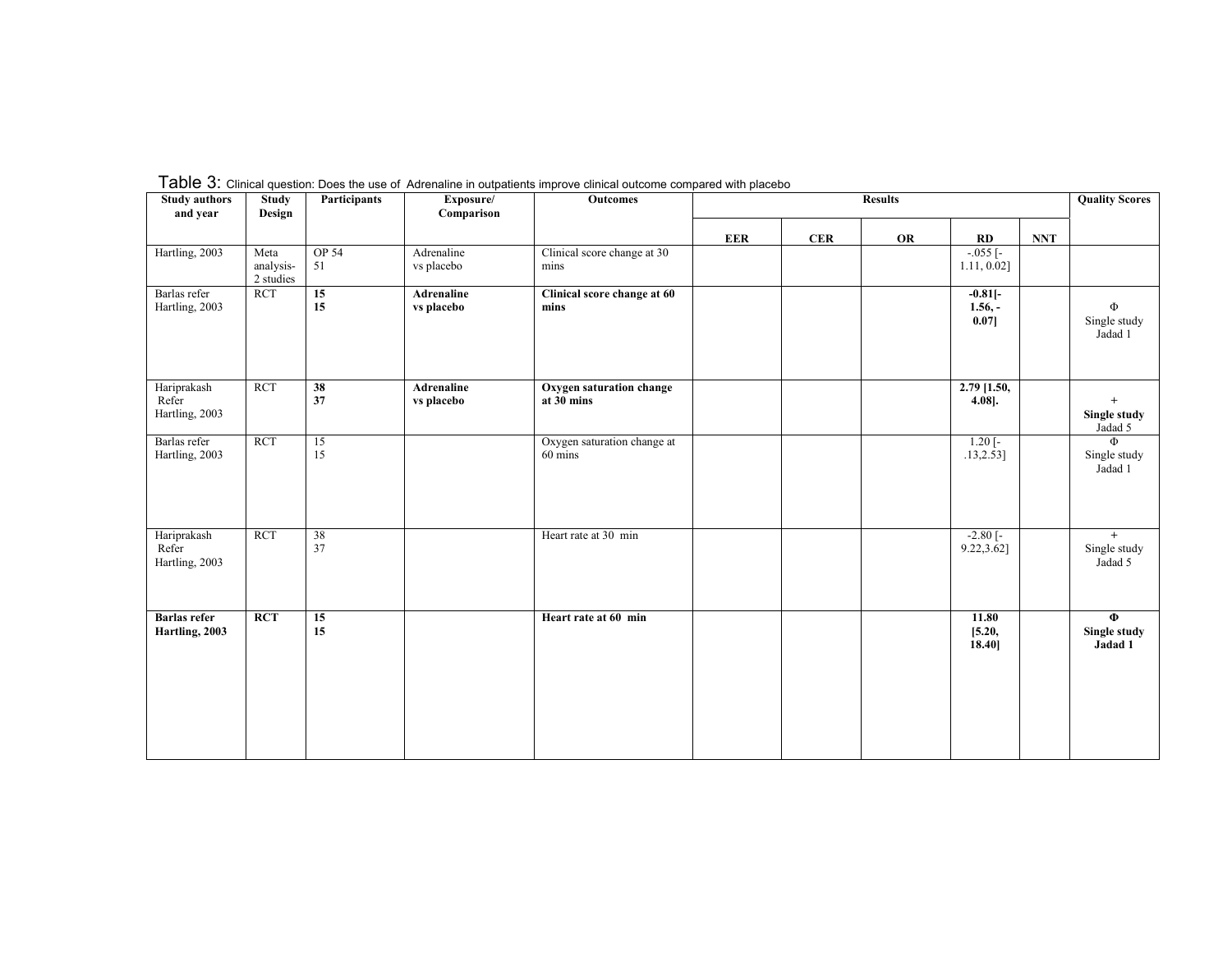| Hariprakash<br>Refer<br>Hartling, 2003 | <b>RCT</b>                     | 37<br>37     | Adrenaline<br>vs placebo | Respiratory rate at 30 min |       |       |                         | $-4.54$ [-<br>8.89, -0.19] |              | $+$<br>Single study<br>jaded 5 |
|----------------------------------------|--------------------------------|--------------|--------------------------|----------------------------|-------|-------|-------------------------|----------------------------|--------------|--------------------------------|
| Hartling, 2003                         | Meta<br>analysis-<br>2 studies | 31<br>29     |                          | Improvement                | 23/51 | 5/29  | 25.06<br>[4.95, 126.91] |                            | $\mathbf{2}$ | $\Phi$                         |
| Hartling, 2003                         | Meta<br>analysis-<br>2 studies | 53<br>$52\,$ |                          | Admissions                 | 19/53 | 26/52 | $0.51$ [0.18,<br>1.42]  |                            |              | $^{+}$                         |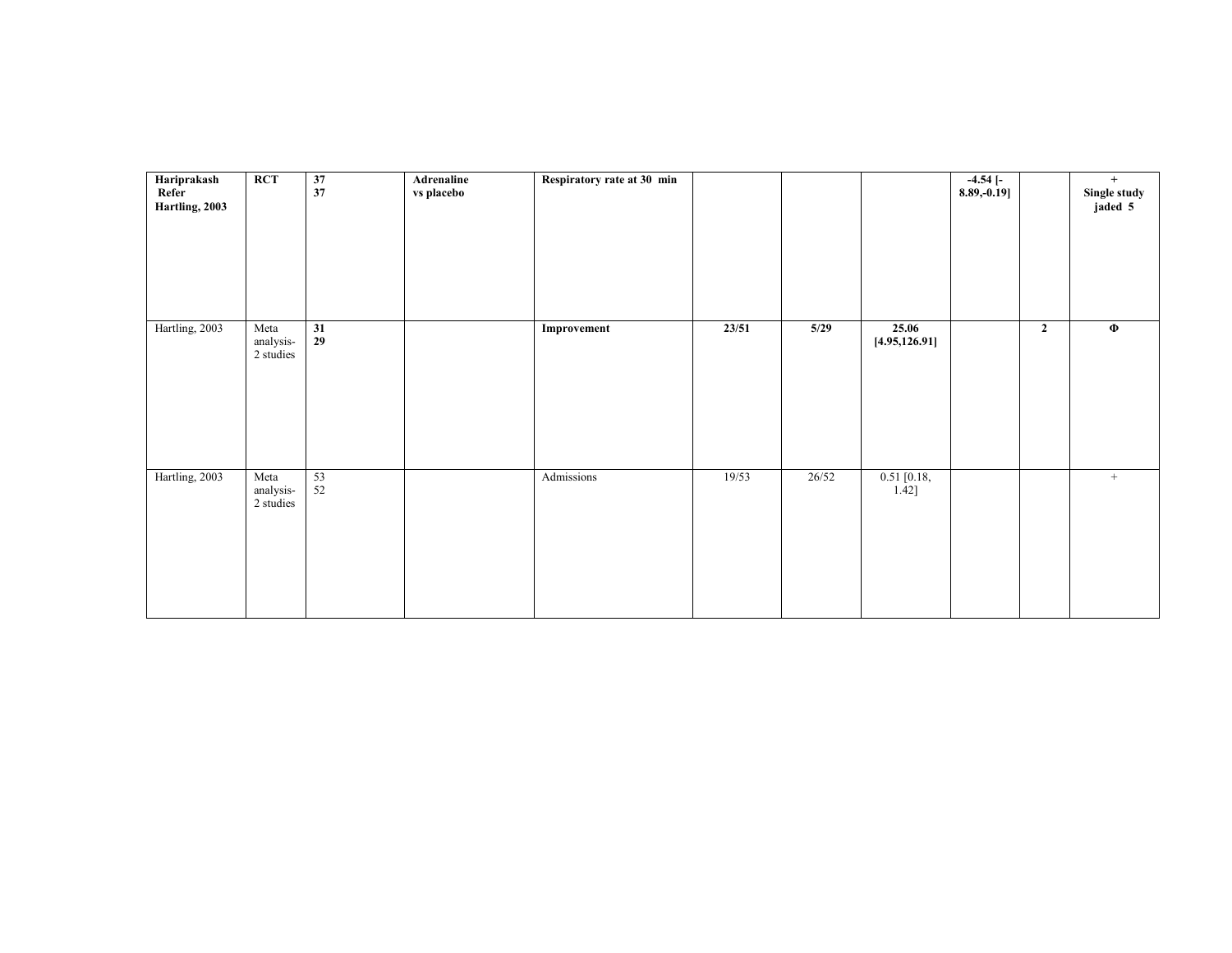| <b>Study authors</b><br>and year     | <b>Study</b><br>Design         | Participants | Exposure/<br>Comparison     | <b>Outcomes</b>                        |            |            | <b>Results</b> |                                           |            | <b>Quality Scores</b> |
|--------------------------------------|--------------------------------|--------------|-----------------------------|----------------------------------------|------------|------------|----------------|-------------------------------------------|------------|-----------------------|
|                                      |                                |              |                             |                                        | <b>EER</b> | <b>CER</b> | OR             | RD                                        | <b>NNT</b> |                       |
| Hartling, 2003                       | Meta<br>analysis-<br>2 studies | 54<br>53     | Adrenaline<br>vs salbutamol | Clinical score change at 30<br>mins    |            |            |                | $0.08$ [ $-$<br>$0.84, 0.69$ ]            |            | $^{+}$                |
| Hartling, 2003                       | Meta<br>analysis-<br>3 studies | 114<br>114   | Adrenaline<br>vs salbutamol | Clinical score change at 60<br>mins    |            |            |                | $-0.21$ $[-$<br>0.74, 0.32]               |            | $+$                   |
| Hartling, 2003                       | Meta<br>analysis-<br>2 studies | 54<br>53     | Adrenaline<br>vs salbutamol | Clinical score change at 90<br>mins    |            |            |                | $-0.32$ $[-$<br>$0.82, 0.19$ ]            |            | $^{+}$                |
| Hartling, 2003                       | Meta<br>analysis-<br>2 studies | 65<br>67     | Adrenaline<br>vs salbutamol | Oxygen saturation change at<br>30 mins |            |            |                | $1.31$ [-<br>$3.15, 5.76$ ]               |            | $^{+}$                |
| Hartling, 2003                       | Meta<br>analysis-<br>3 studies | 80<br>82     |                             | Oxygen saturation change<br>at 60 mins |            |            |                | $1.91$ [0.38,<br>$3.44$ ]                 |            | $+$                   |
| Menon, 1995<br><b>Refer Hartling</b> | <b>RCT</b>                     | 20<br>21     |                             | Oxygen saturation change at<br>90 mins |            |            |                | $-0.68$ [ $-$<br>$2.39, 1.03$ ]           |            | $^{+}$                |
| Menon<br><b>Refer Hartling</b>       | <b>RCT</b>                     | 20<br>21     |                             | Heart rate at 30 min                   |            |            |                | $-1.00$ $\overline{ }$<br>11.41,<br>9.41] |            | $+$                   |

Table 4: Clinical question: Does the use of Adrenaline in outpatients improve clinical outcome compared with salbutamol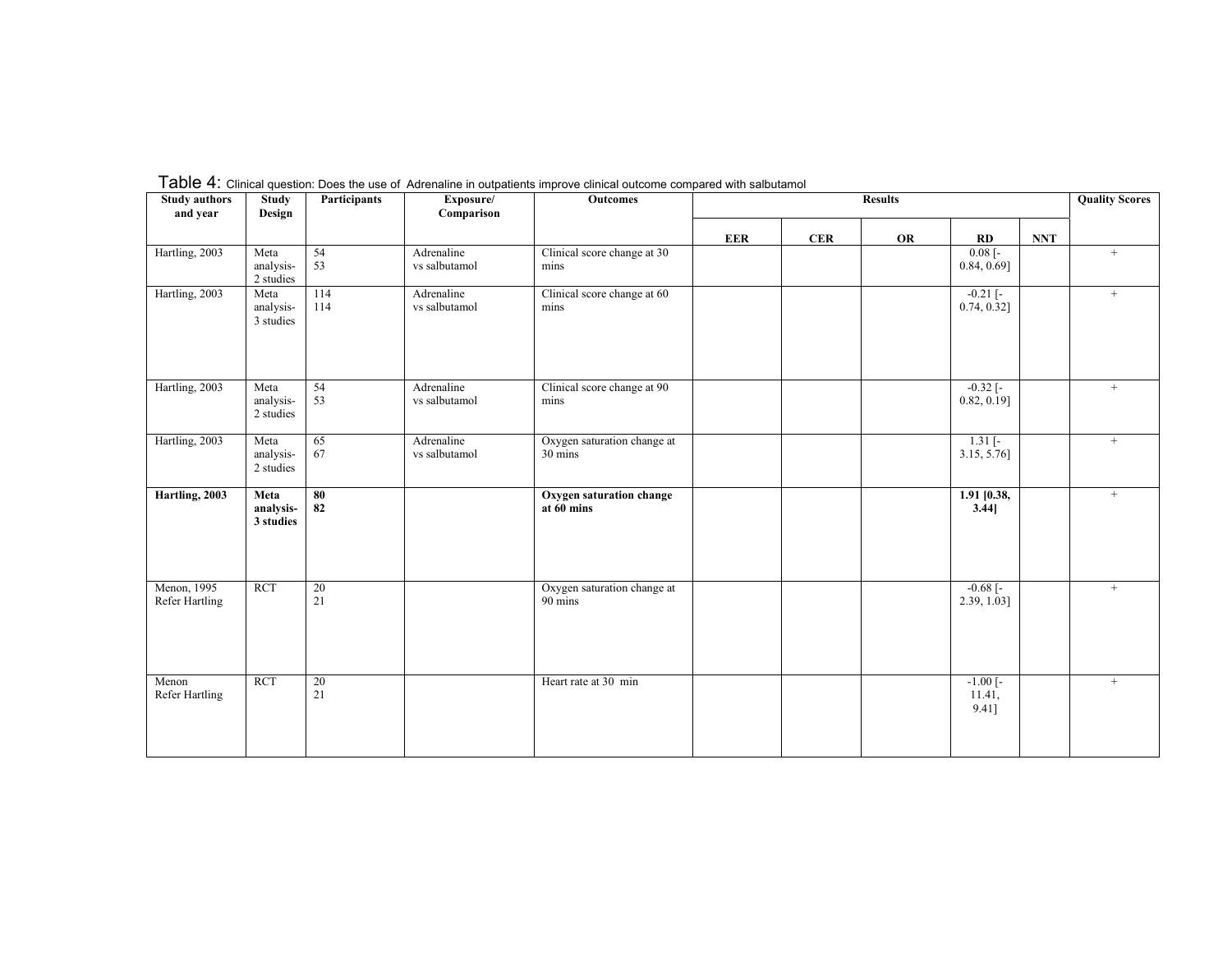| Hartling, 2003                               | Meta<br>analysis-<br>3 studies | $\begin{array}{c} 80 \\ 82 \end{array}$ |                             | Heart rate at 60 min       |  | $6.25$ [-<br>3.64,<br>$16.13$ ]        | $+$ |
|----------------------------------------------|--------------------------------|-----------------------------------------|-----------------------------|----------------------------|--|----------------------------------------|-----|
| <b>Menon</b> , 1995<br><b>Refer Hartling</b> | <b>RCT</b>                     | 20<br>21                                |                             | Heart rate at 90 min       |  | $-14.00$ [ $-$<br>$22.95,-$<br>5.05]   | $+$ |
| Menon, 1995<br>Refer Hartling                | <b>RCT</b>                     | 20<br>21                                | Adrenaline<br>vs salbutamol | Respiratory rate at 30 min |  | $-6.00$ [ $-$<br>$\frac{15.50}{3.50}$  | $+$ |
| Hartling, 2003                               | Meta<br>analysis-<br>2 studies | 65<br>67                                |                             | Respiratory rate at 60 min |  | $-7.76$ [ $-$<br>$11.35,-$<br>$4.17$ ] | $+$ |